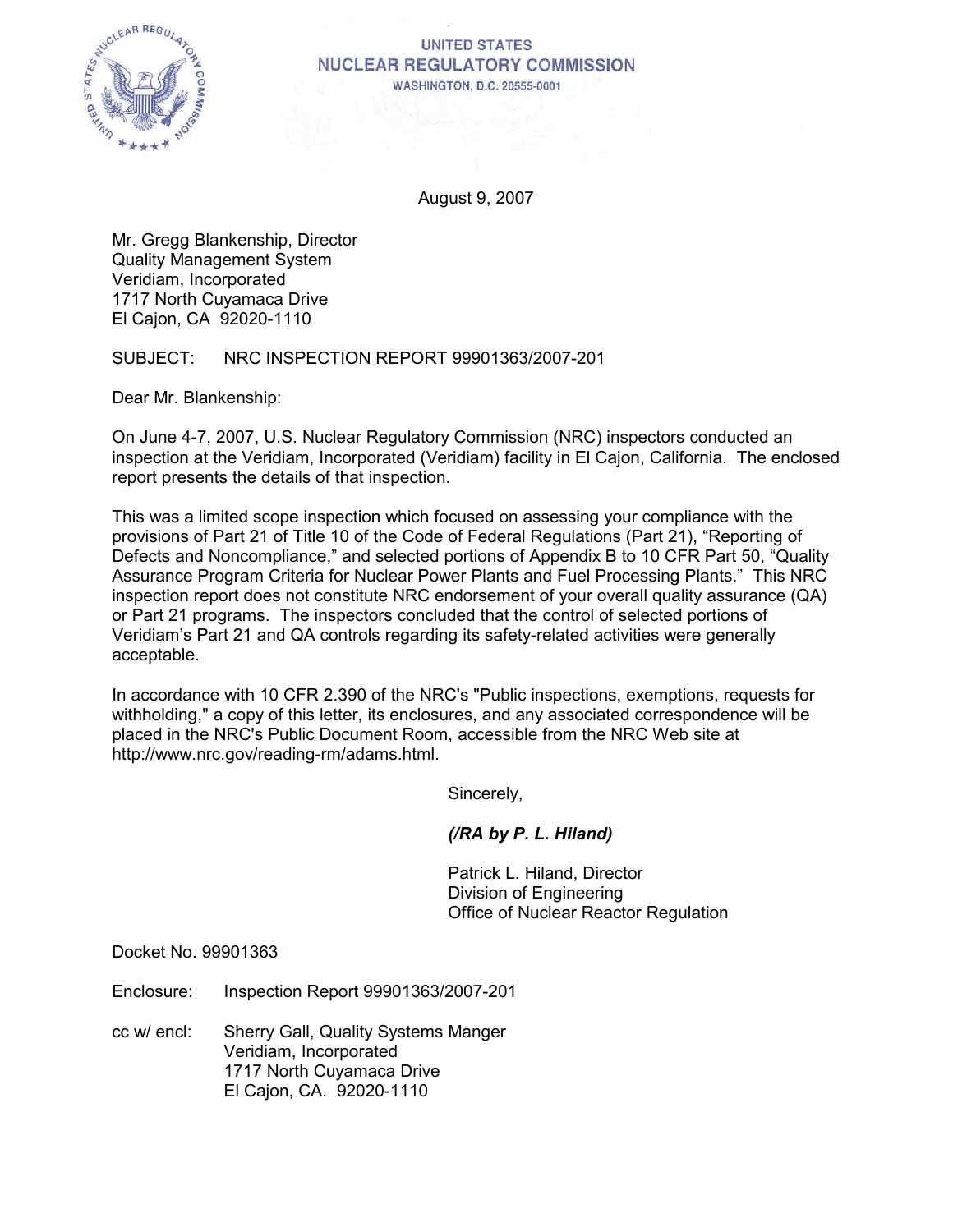#### August 9, 2007

Mr. Gregg Blankenship, Director Quality Management System Veridiam, Incorporated 1717 North Cuyamaca Drive El Cajon, CA. 92020-1110

## SUBJECT: NRC INSPECTION REPORT 99901363/2007-201

Dear Mr. Blankenship:

On June 4-7, 2007, U.S. Nuclear Regulatory Commission (NRC) inspectors conducted an inspection at the Veridiam, Incorporated (Veridiam) facility in El Cajon, California. The enclosed report presents the details of that inspection.

This was a limited scope inspection which focused on assessing your compliance with the provisions of Part 21 of Title 10 of the Code of Federal Regulations (Part 21), "Reporting of Defects and Noncompliance," and selected portions of Appendix B to 10 CFR Part 50, "Quality Assurance Program Criteria for Nuclear Power Plants and Fuel Processing Plants." This NRC inspection report does not constitute NRC endorsement of your overall quality assurance (QA) or Part 21 programs. The inspectors concluded that the control of selected portions of Veridiam's Part 21 and QA controls regarding its safety-related activities were generally acceptable.

In accordance with 10 CFR 2.390 of the NRC's "Public inspections, exemptions, requests for withholding," a copy of this letter, its enclosures, and any associated correspondence will be placed in the NRC's Public Document Room, accessible from the NRC Web site at http://www.nrc.gov/reading-rm/adams.html.

Sincerely,

## *(/RA by P. L. Hiland)*

Patrick L. Hiland, Director Division of Engineering Office of Nuclear Reactor Regulation

Docket No. 99901363 DISTRIBUTION:

Enclosure: Inspection Report 99901363/2007-201 JCrutchley (signed copy)

cc w/ encl: Sherry Gall, Quality Systems Manger KKavanagh Veridiam, Incorporated DThatcher 1717 North Cuyamaca Drive **KPryer** El Cajon, CA. 92020-1110 SHackworth

**GCwalina JPetrosino** 

| □ Non-Publicly Available<br>□ Sensitive<br>■ Non-Sensitive<br>DE/NRR<br>DE/NRR<br>DE/NRR<br>D:DE/NRR<br>DE/NRR<br><b>DCI/NRR</b><br>DE/NRR<br><b>OFC</b><br>VEHall<br><b>GCCwalina</b><br><b>DFThatcher</b><br>EAndruszkiewicz<br>PLHiland<br><b>NAME</b><br>KScales (PPrescott for KS)<br><b>JJPetrosino</b><br>08/07/07<br>08/06/07<br>08/08/07<br>08/06/07<br>08/06/07<br>08/07/07<br>08/09/07<br><b>DATE</b> | -------<br>---------- |  |  |  |  |  |  |  |  |  |
|------------------------------------------------------------------------------------------------------------------------------------------------------------------------------------------------------------------------------------------------------------------------------------------------------------------------------------------------------------------------------------------------------------------|-----------------------|--|--|--|--|--|--|--|--|--|
| ■ Publicly Available                                                                                                                                                                                                                                                                                                                                                                                             |                       |  |  |  |  |  |  |  |  |  |
|                                                                                                                                                                                                                                                                                                                                                                                                                  |                       |  |  |  |  |  |  |  |  |  |
|                                                                                                                                                                                                                                                                                                                                                                                                                  |                       |  |  |  |  |  |  |  |  |  |
|                                                                                                                                                                                                                                                                                                                                                                                                                  |                       |  |  |  |  |  |  |  |  |  |

**DISK/DOCUMENT NAME:** C:\FileNet\ML072250355.wpd ADAMS Accession No. ML072250355.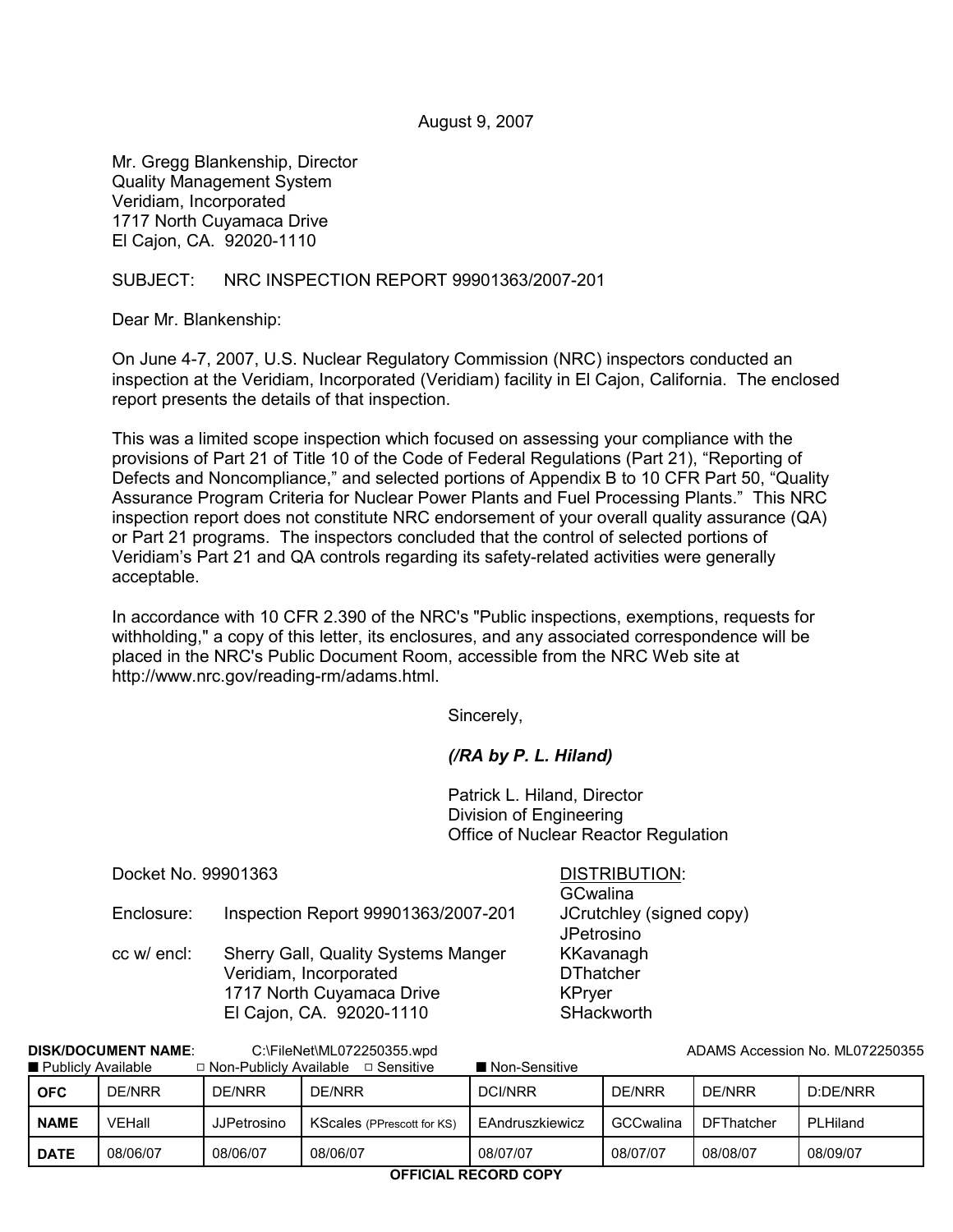# **U.S. NUCLEAR REGULATORY COMMISSION OFFICE OF NUCLEAR REACTOR REGULATION DIVISION OF ENGINEERING**

- Report No: 99901363/2007-201
- Organization: Veridiam, Incorporated 1717 North Cuyamaca Drive El Cajon, CA 92020-1110
- Vendor Contact: Gregg Blankenship, Director Quality Management System (619) 448-1000
- Nuclear Industry: Veridiam, Incorporated, formerly known as Carpenter Special Products Corporation manufactures and supplies safety-related nuclear fuel tubing, nuclear fuel channel assemblies, and associated services to the domestic nuclear power industry.
- Inspection Dates: June 4-7, 2007
- Inspection Team Leader: Victor Hall, DE/NRR
- Inspector: Joseph Petrosino, DE/NRR
- Inspector: Kerby Scales, DE/NRR
- Inspector: Edward Andruszkiewicz, DCI/NRR

| Approved By: |  |
|--------------|--|
|--------------|--|

# Approved By: *(/RA by D. F. Thatcher) 08/08/2007*

Dale F. Thatcher Quality & Vendor Branch Division of Engineering Office of Nuclear Reactor Regulation

Date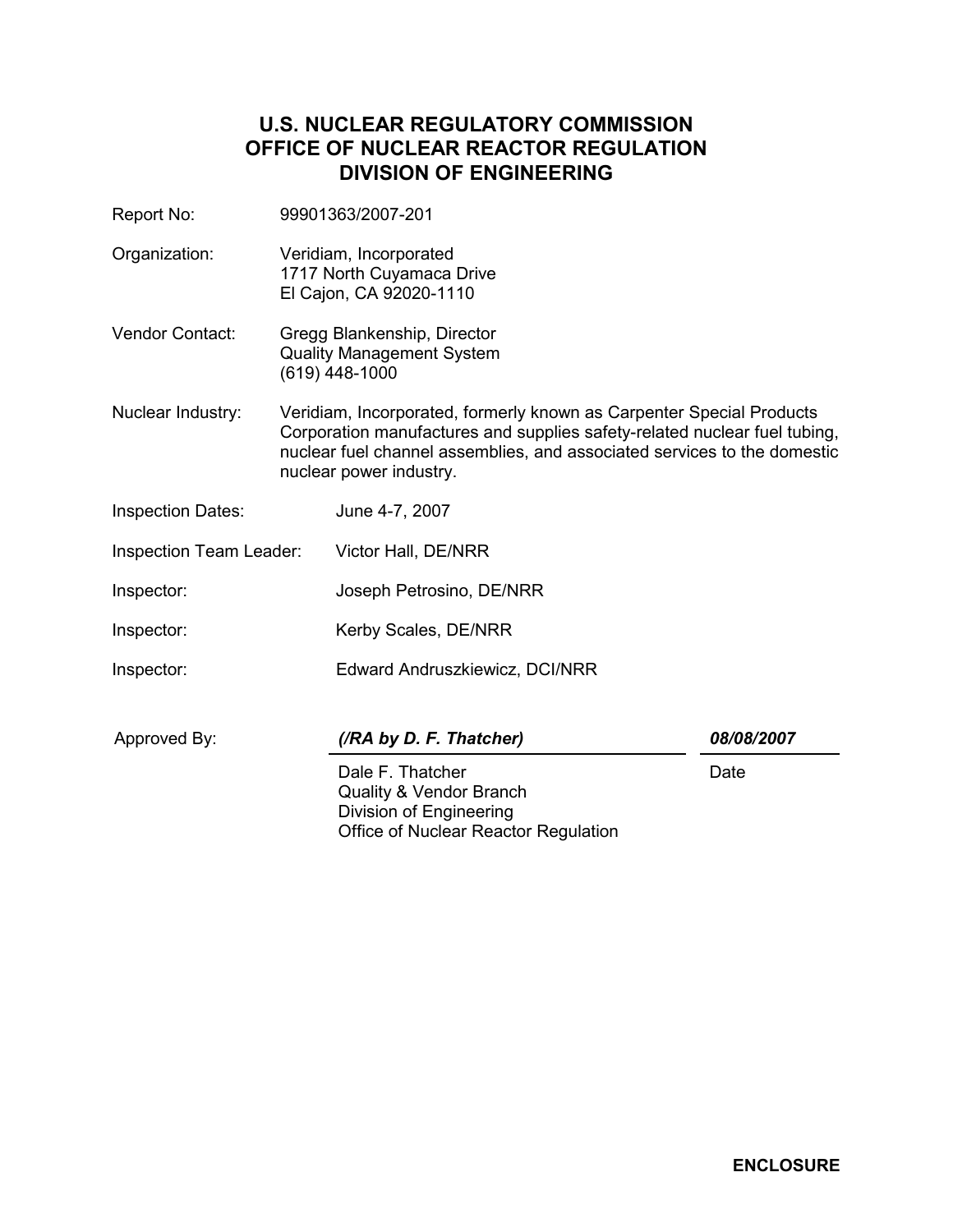## **1.0 INSPECTION SUMMARY**

The purpose of this inspection was to evaluate selected portions of the quality assurance (QA) and 10 CFR Part 21 (Part 21) controls that Veridiam, Incorporated (Veridiam) has established and implemented. The inspection was conducted at Veridiam's facility in El Cajon, California. The NRC inspection bases were:

- Appendix B, "Quality Assurance Criteria for Nuclear Power Plants and Fuel Reprocessing Plants," to Part 50 of Title 10 of the Code of Federal Regulations (Appendix B), and
- 10 CFR Part 21, "Reporting of Defects and Noncompliance."

# **2.0 STATUS OF PREVIOUS INSPECTION FINDINGS**

In November, 2005, Carpenter Special Products Corporation (Carpenter) was acquired by WHI Capital Partners and renamed Veridiam. This was the first NRC inspection at Veridiam or Carpenter.

## **3.0 INSPECTION FINDINGS AND OTHER COMMENTS**

## 3.1 10 CFR PART 21 PROGRAM

#### a. Inspection Scope

The NRC inspectors reviewed Revision 1 of Veridiam's10 CFR Part 21 implementing procedure (IP) 8.3.2, "Process for Communicating and Controlling Delivered Nonconforming Items (Including Compliance with 10CFR21)." The inspectors reviewed supporting procedures, nonconformance reports (NRs), and corrective action reports (CARs) associated with IP 8.3.2 and the provisions of Part 21 controlled by Veridiam's QA program.

## b. Observations and Findings

The NRC inspectors found that revision 1 of IP 8.3.2 met the intent of Part 21 and generally complied with the regulations. However, some aspects of the procedure were not clear. For example, the Part 21 definitions were simplified, making them potentially ambiguous. Veridiam informed the inspectors that a draft revision had already been prepared to correct some of the inconsistencies which had been identified by Veridiam staff. The inspectors reviewed the draft procedure and offered comments to Veridiam to ensure that revision 2 of the IP addressed the inspectors' concerns.

For the period reviewed, Veridiam had not performed any Part 21 evaluations or made any Part 21 notifications. The inspectors verified that Veridiam adequately posted copies of the procedures adopted to implement the provisions of 10 CFR Part 21, copies of 10 CFR Part 21, and copies of Section 206 of the Energy Reorganization Act of 1974.

Veridiam's Part 21 procedure did not elaborate on performing Part 21 evaluations.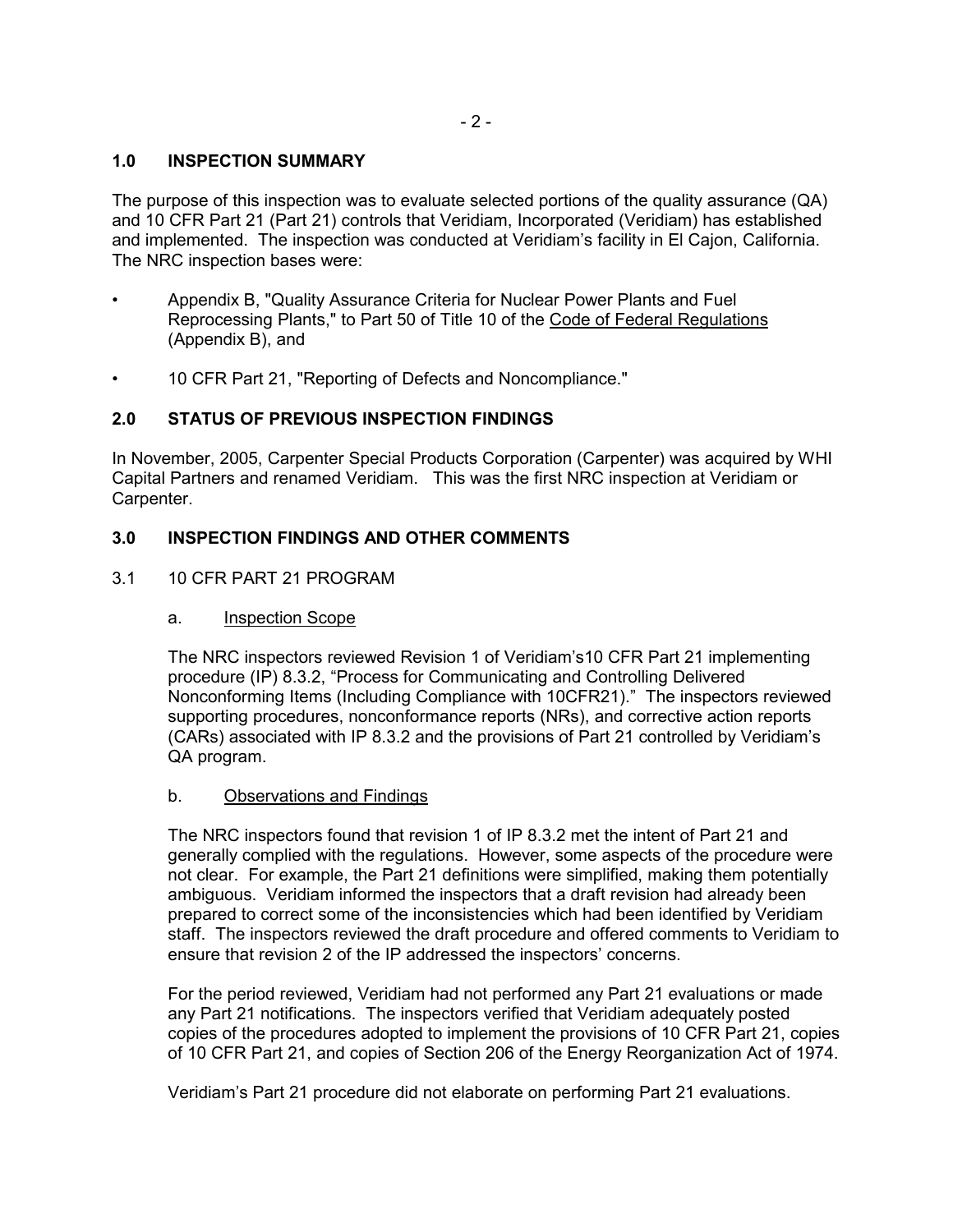However, the procedure directed Veridiam to inform its customers of any deviations or failures to comply in accordance with Section 21.21(b) of Part 21. Veridiam would likely not be capable of performing a 21.21(a)(1) evaluation, so informing its customers would ensure proper handling of Part 21 deviations or failures to comply.

The NRC inspectors reviewed a sample of purchase orders (POs), from Framatome ANP (FANP), and noted that the POs ordered basic components, as defined in §21.3 of Part 21. The POs imposed several quality clauses including the provisions of 10 CFR Part 21 and a quality program which meets Appendix B. The inspectors noted that FANP's procurement quality clauses ensure that identified deviations are handled as required by Part 21. The inspectors concluded that FANP's quality procurement clause 23, "Reporting of Defects and Noncompliances," articulated the requirements of §21.21(b) of Part 21. Clause 23 stated, in part:

If any deviation from the technical requirements of the procurement documents is found to exist in products already delivered, as the Supplier you will immediately notify Cognizant Buyer that a deviations exists.

## c. Conclusions

The inspectors did not identify any violations of Part 21 and concluded that Veridiam's Part 21 program was generally acceptable. Veridiam's policy of informing customers of potential Part 21 issues was appropriate, since Veridiam would likely not be capable of performing a Part 21 evaluation.

# 3.2 MANUFACTURING PROCESS CONTROLS:

## a. Inspection Scope

The NRC inspectors observed Veridiam's manufacturing process controls for safetyrelated nuclear fuel tubing and nuclear fuel channel assemblies. The inspectors conducted discussions with QA managers, QA personnel, engineers, and manufacturing craftsmen. The inspectors reviewed documents, such as travelers, work orders and associated engineering documentation used to maintain compliance with Veridiam's quality program. Finally the inspectors observed zirconium fuel channel fabrication activities including forming, welding, rolling, shaping, and testing.

# b. Observations and Findings:

The NRC inspectors reviewed Veridiam Nuclear's procedures, documents, and records and observed the processes for forming, welding, rolling, shaping, and testing of zirconium fuel channels. The inspectors reviewed Operating Procedures OP 5.7.10, "Qualification Program for BWR Fuel Channel Welding," and OP 3.18.19 "Gap Measurement of round, as formed Zircalloy pre-channel." The inspectors noted that the welding procedures and welding procedure qualifications are written to the requirements of Section IX of the American Society of Mechanical Engineers (ASME) Boiler and Pressure Vessel Code. This included performing welding procedure qualifications with tensile and bend tests.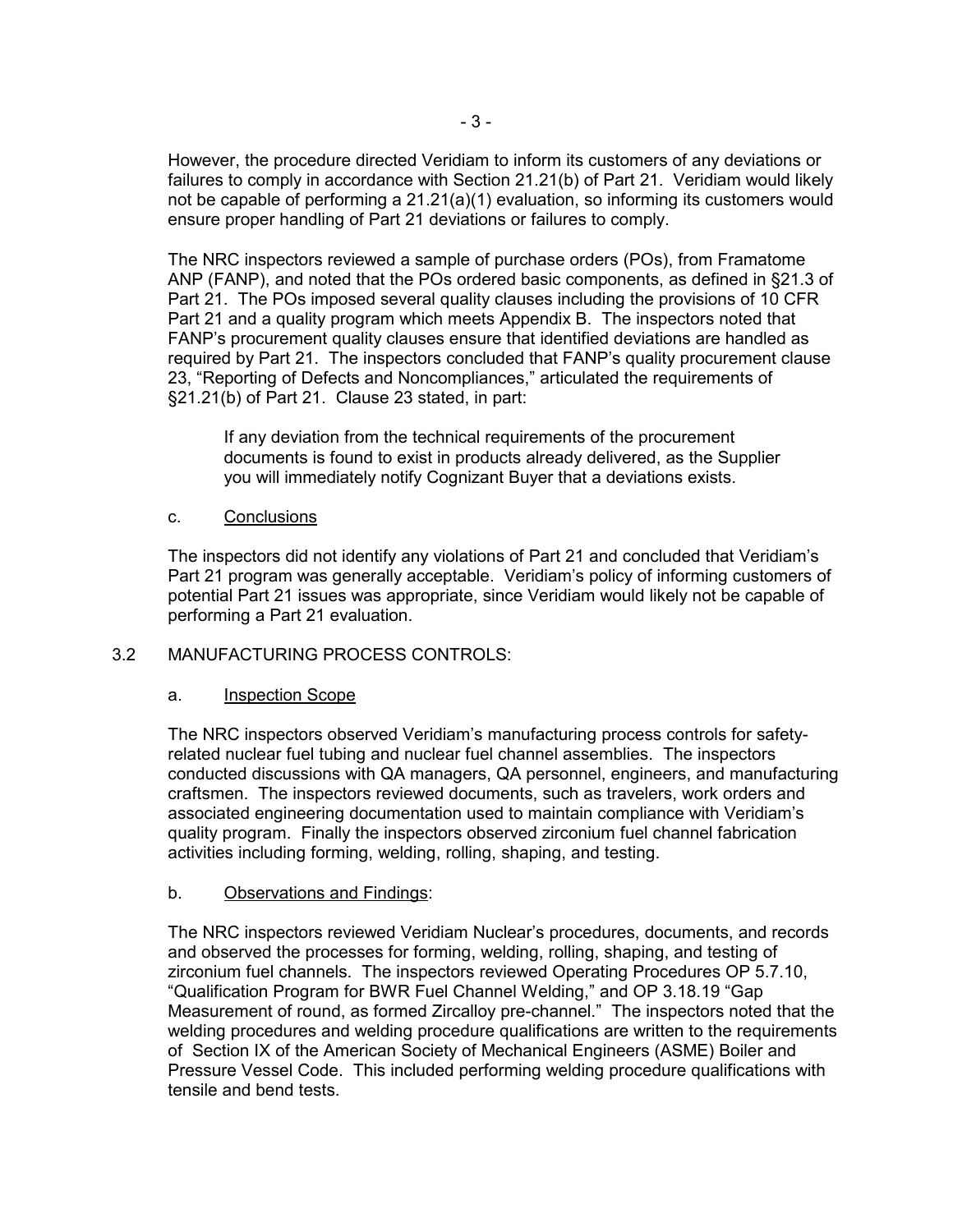The inspectors observed the gas tungsten arc welding process for a zirconium fuel channel weld. The inspectors noted that the gap measurement prior to welding showed a discrepancy from the guidelines of OP 3.18.19, which directed welders to measure the end gap and angle. The procedures listed a 0.60 inch maximum end gap, yet the inspectors noted measurements up to 0.75 inches. OP 3.18.19 states that measurement is for in-process control only. Final quality is assured by non-destructive examination and testing. The procedure further states that the guidelines are used for determining acceptable gap characteristics. The inspectors discussed the end gap discrepancy with Veridiam management, welders, metal formers, and engineers. According to Veridiam, welders informally alert their project coaches when a gap exceeds the guidelines. This feedback is provided to the metal formers for adjustments as necessary. This feedback is not done per any procedure. The NRC inspectors noted that OP 3.18.19 did not explain why the gap characteristics were measured and did not prescribe adequate procedures when the characteristics are exceeded. However, the gap characteristics do not affect the quality of the weld because the fuel channels receive quality checks including non-destructive examination and testing to ensure their quality. Therefore, the NRC inspectors did not cite the deviation from OP 3.18.19 as a noncompliance.

The inspectors also observed "seam leveling," "tube forming," and "square shape forming from the round section." Finally the inspectors reviewed documentation of the heat treatment of a sample of zirconium channels from shop traveler to heat treatment recording and the associated procedure OP 1.1.31, "HEAT TREATMENT OF Zircalloy WR fuel channels."

## c. Conclusions:

The inspectors did not identify any deviations from the Veridiam process controls other than the gap dimension discussed above. The NRC inspectors did not identify any significant issues or concerns in this area.

# 3.3 PERSONNEL QUALIFICATIONS

## a. Inspection Scope

The NRC inspectors reviewed Veridiam's documents and records related to welding personnel qualification to determine the adequacy of Veridiam Nuclear's quality program control in this area.

# b. Observations and Findings

The inspectors reviewed Veridiam's procedures and processes regarding welder performance qualifications for the welding of Zirconium fuel channels including Operating Procedure OP 5.7.10, "Qualification Program for BWR Fuel Channel Welding." The inspectors noted that welder performance procedures and welder performance qualifications are written to the requirements of Section IX of the ASME Boiler and Pressure Vessel Code. The inspectors reviewed the welder qualification list associated with the maintenance of welder qualifications. The inspectors also reviewed a sample welder performance qualification for welding procedure specification WPS